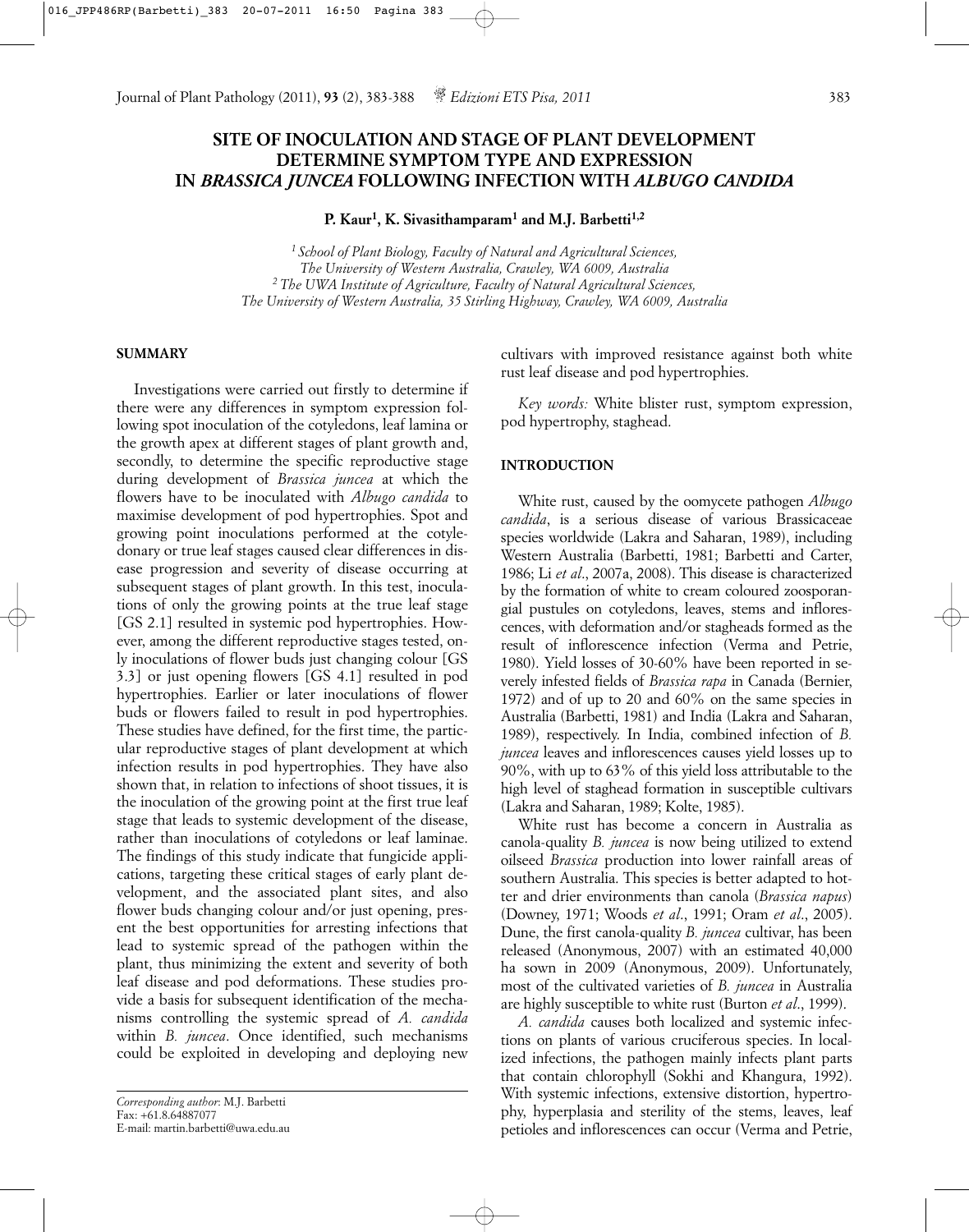1980). Liu and Rimmer (1993) succeeded in obtaining deformed inflorescences resulting in stagheads in 40% of inoculated plants. However, Lakra and Saharan (1989) and Bains (1991) were unable to produce deformed inflorescences following similar inoculations of flower buds of susceptible *B. juncea* plants. To address such inconsistencies, Goyal *et al*. (1996) undertook a study and reported that maximum staghead formation in 26-day-old [growth stage (GS) 3.1; Harper and Berkenkamp (1974)] *B. juncea* plants occurs in response to inoculating differentiating flower buds. In contrast, they found that inoculation of 35- and 45-day-old plants (GSs 4.1 and 5.0, respectively) produced fewer hypertrophies mainly in isolated flowers, while inoculation of 7- and 13-day-old plants (GSs 1.0 and 2.1, respectively) produced no hypertrophied flowers. However, Goyal *et al*. (1996) did not make inoculations at GSs 3.2 nor at GS 3.3.

Our investigations firstly defined the relative importance of the full spectrum of growth stages, from cotyledon stage to young pods (viz. GS 1.0, 2.1, 3.1, 3.2, 3.3, 4.1, 4.2 and 4.3), in terms of inoculation and subsequent disease development of white rust; and, secondly, defined symptom expression following inoculations of the leaf lamina *vs* the growing point at the seedling (GS 1.0) and first true leaf (GS 2.1) growth stages.

#### **MATERIALS AND METHODS**

A known highly susceptible variety of *B. juncea*, RH 819 (Li *et al*., 2007b), was selected and its high susceptibility further confirmed with two additional screening tests conducted under the same controlled environmental conditions as used previously by Li *et al*. (2007b). For all experiments, seeds were sown into steam-treated potting mix (composted pine bark:cocoa peat:river sand, 2:1:1) in plastic trays with 8 cells (2.5×2.5 cm), in a controlled-environment room maintaining 13/18°C night/day temperatures, with a 16 h photoperiod at a light intensity of 520  $\mu$ E m<sup>-2</sup> s<sup>-1</sup>.

**Pathogen inoculum.** Cotyledons of *B. juncea* RH 819, with white rust pustules from infection with a single isolate of *A. candida* race 2V recovered from *B. juncea* (Kaur *et al*., 2008), were collected 10 days post-inoculation (dpi) and stored at -80 °C for future use. Fully expanded cotyledons (10 days after sowing), were inoculated using a drop-inoculation technique (Kaur *et al*., 2008) where a single 10 µl drop of a zoosporangial suspension was spotted onto the adaxial surface of each of the two lobes of each cotyledon. Plants were then subjected to 4 days of enhanced humidity (*>*95% RH) by placing the pots in a high-humidity chamber [10 litre plastic storage boxes (32×22 cm) covered with clear plastic cling wrap]. When required, the cotyledons with pustules were removed from storage, thawed and the zoosporangia dispersed in deionised (DI) water and filtered through cheesecloth to remove plant debris. The concentration of the zoosporangial suspension was adjusted using a haemocytometer to  $10^5$  zoosporangia ml<sup>-1</sup> before application to plants.

**Controlled environment experiments.** Two experiments were set up to determine the development stages of the host most conducive to the establishment of *A. candida* systemic spread. The first experiment (Table 1) was set up to investigate the differences in symptom expression resulting from leaf lamina and growing point inoculations at the early growth stages GS 1.0 and GS 2.1 (Harper and Berkenkamp, 1974) of *B. juncea*, using four different treatments and with eight replications for each GS. Treatments were as follows: spot inoculation of the cotyledon lamina (GS 1.0); spot inoculation of the growing point at the cotyledon stage; inoculation of leaf lamina of the first pair of true leaves (GS 2.1); inoculation of the growing point of the first pair of true leaves. Inoculated plants were incubated as previously described. This experiment was repeated once (experiment 1a and 1b).

The second experiment (Table 2) was set up to determine the most suitable reproductive stages for inoculation that maximizes the number of pod hypertrophies formed. Spot inoculation of the inflorescence was conducted at six different growth stages: bud development (rosette stage when the inflorescence had just become visible, GS 3.1), young (before changing colour, GS 3.2) and mature buds (lower buds just changing to yellow colour, GS 3.3), young (at opening, GS 4.1) and mature flowers (4-day-old, GS 4.2) and pod development (petal senescence, GS 4.3). Following inoculations, plants were incubated as previously described.

**Disease assessments.** Disease severity at the cotyledonary stage was assessed 12 dpi on a 0–9 scale where 0 = no disease and 9 = *>*75% of cotyledon area covered with pustules (Li *et al*., 2007a). Similarly, for the inoculations done at true leaf stage, disease severity was assessed on the first two true leaves at 12 dpi, according to the percentage of leaf area covered with white rust pustules (Li *et al*., 2007b). Disease incidence following cotyledon or leaf inoculation was recorded as the number of plants out of the total number of those being assessed that showed the particular symptoms. The growth stage (GS) of the plants used was as defined by Harper and Berkenkamp (1974).

Disease severity for the second experiment was assessed 14 dpi by estimating the percentage of leaf area covered by white rust pustules on the leaves proximal to the flower buds on the branch on which the flowers were inoculated (Li *et al*., 2007b), as well as the mean number of pod hypertrophies for each plant by counting the total number of hypertrophied pods and the number of plants. Disease incidence was assessed 14 dpi by recording the total number of plants showing symptoms.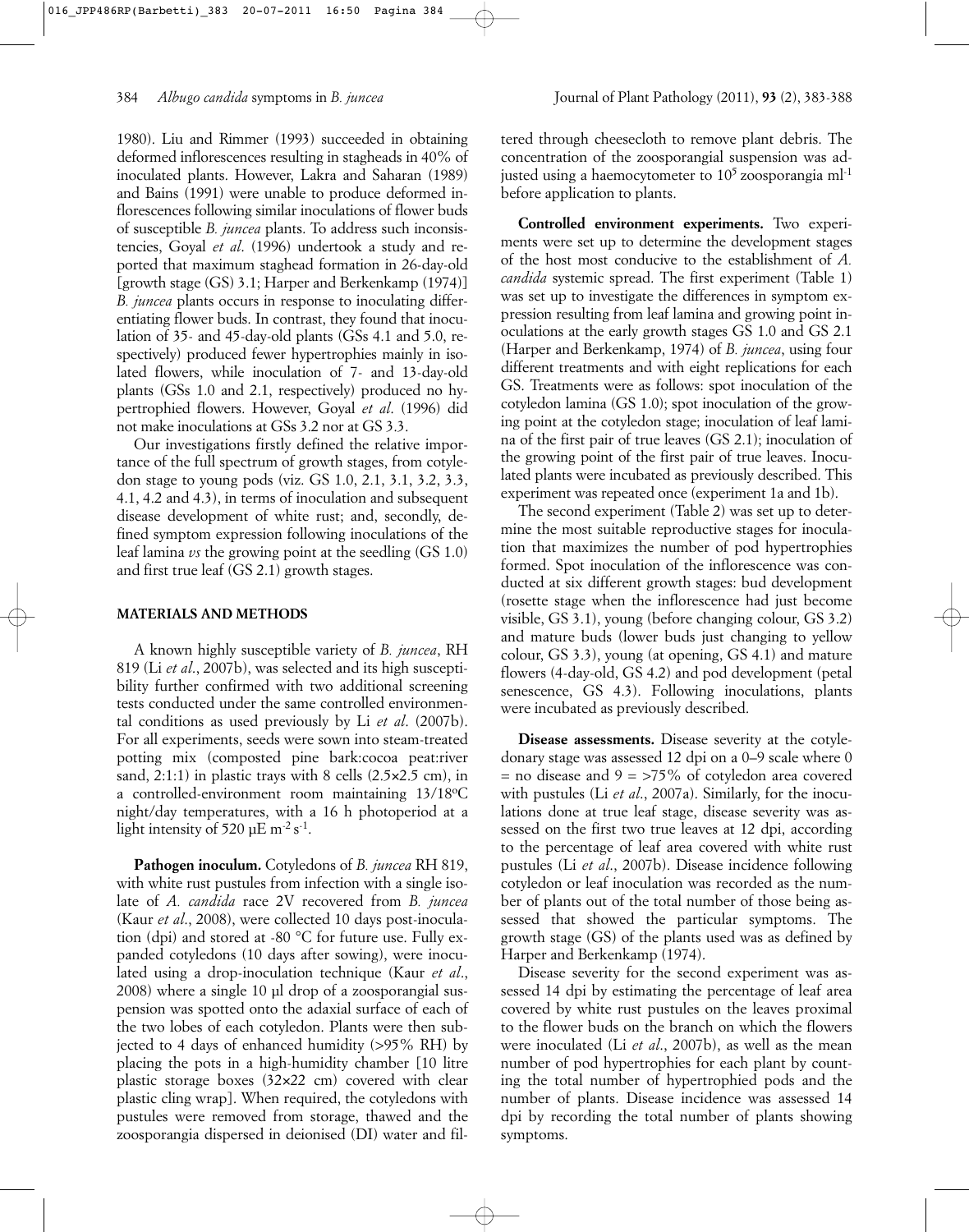|                                                                                                                                                               | Experiment 1a        |                     |                                                  |                                                        | Experiment 1b        |                     |                                                  |                                                        |
|---------------------------------------------------------------------------------------------------------------------------------------------------------------|----------------------|---------------------|--------------------------------------------------|--------------------------------------------------------|----------------------|---------------------|--------------------------------------------------|--------------------------------------------------------|
| Treatment                                                                                                                                                     | Localized symptoms   |                     | Pod<br>hypertrophies                             |                                                        | Localized symptoms   |                     | Pod<br>hypertrophies                             |                                                        |
|                                                                                                                                                               | Disease<br>incidence | Disease<br>severity | No. of plants<br>showing<br>pod<br>hypertrophies | Mean no.<br>of pod<br>hypertrophies/<br>infested plant | Disease<br>incidence | Disease<br>severity | No. of plants<br>showing<br>pod<br>hypertrophies | Mean no.<br>of pod<br>hypertrophies/<br>infested plant |
| Spot inoculation on cotyledon lamina only<br>(GS 1.0)                                                                                                         | 6                    | 3.0(1.49)           | 0(0.61)                                          | 0(0.61)                                                | 5                    | 3.0(1.30)           | 0(0.61)                                          | 0(0.61)                                                |
| Spot inoculation on the growing point at the<br>cotyledon stage<br>$(G\dot{S} 1.0)$                                                                           | $\,8\,$              | 5.8(2.40)           | 0(0.61)                                          | 0(0.61)                                                | $\overline{7}$       | 5.7(2.26)           | 0(0.61)                                          | 0(0.61)                                                |
| Spot inoculation on first true leaf lamina only<br>(GS 2.1)                                                                                                   | 5                    | 2.6(1.27)           | 0(0.61)                                          | 0(0.61)                                                | $\mathfrak{I}$       | 3.0(1.35)           | 0(0.61)                                          | 0(0.61)                                                |
| Spot inoculation on the growing point at first<br>true leaf stage<br>(GS 2.1)                                                                                 | 6                    | 7.0(2.13)           | 4.0(0.89)                                        | 4.0(1.07)                                              | 6                    | 7.3(2.22)           | 5.0(0.96)                                        | 1.8(1.14)                                              |
| $P$ value                                                                                                                                                     |                      | P < 0.05            | P < 0.001                                        | P < 0.001                                              |                      | P < 0.05            | P < 0.001                                        | P < 0.001                                              |
| LSD <sup>b</sup>                                                                                                                                              |                      | (0.82)              | (0.15)                                           | (0.27)                                                 |                      | (0.81)              | (0.14)                                           | (0.25)                                                 |
| "Data for statistical comparison are given in parentheses and have been $\sqrt{(x+0.375)}$<br><sup>b</sup> LSD = least significant difference at $P = 0.05$ . |                      |                     | transformed.                                     |                                                        |                      |                     |                                                  |                                                        |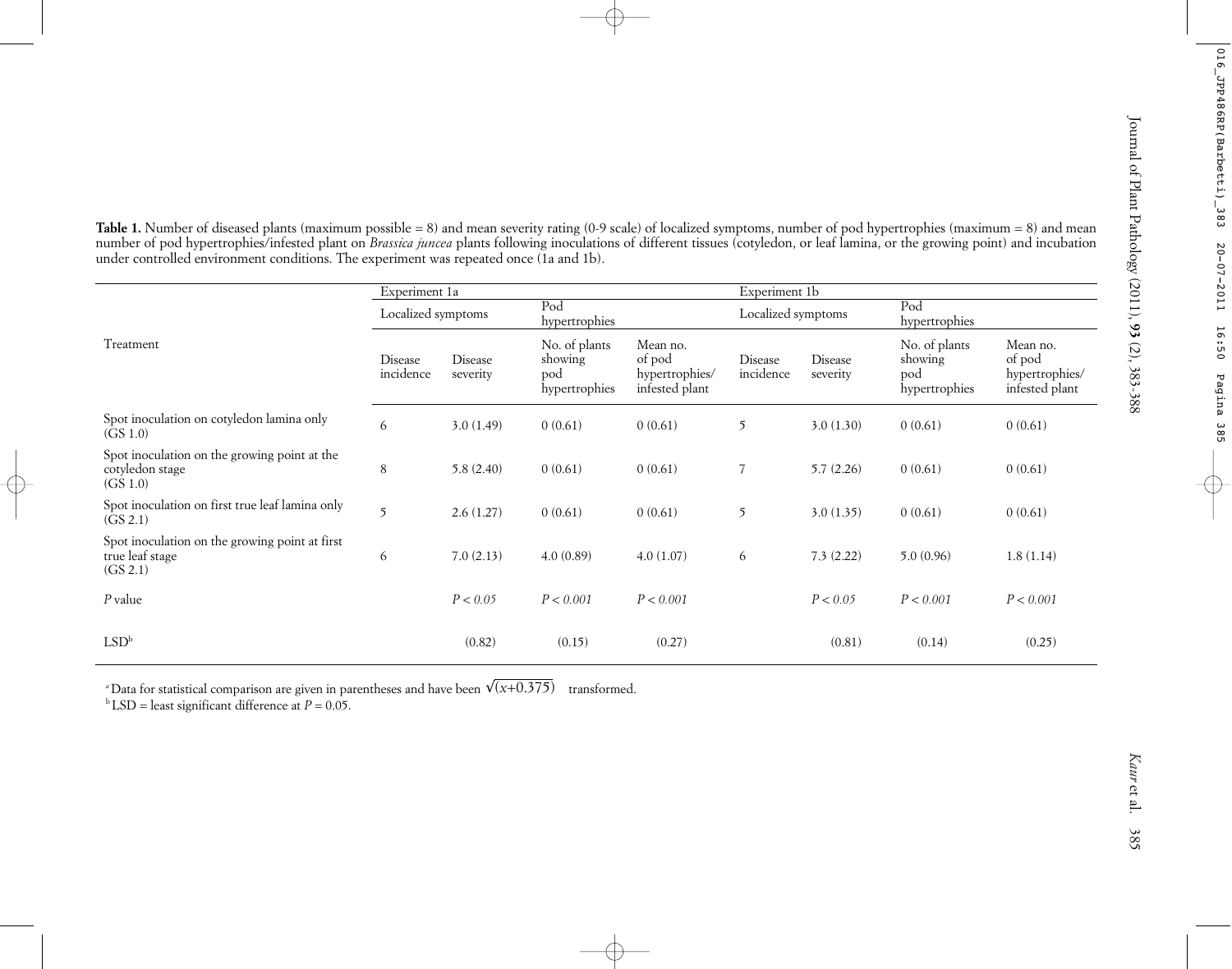**Experimental layout and data analysis.** All experiments included water-only controls, and were arranged using a randomized complete block design. A single factor analysis of variance was conducted using GENSTAT (8th Ed, Lawes Agricultural Trust, Hertfordshire, UK). Fisher's least significant difference (L.S.D) at 95% significance level was used to test the differences among the different treatments. A  $\sqrt{(x+0.375)}$  transformation was applied to raw data from both experiments as the data were not normally distributed. Significant differences among means were assessed by LSD tests. The correlation for disease severity and incidence at the different growth stages between experiments 1a and 1b was predicted by regression analysis.

## **RESULTS**

In the first experiment, the treatments relating to the site of inoculation resulted in significant differences in symptom type and expression. Spot inoculations on the cotyledon lamina resulted in the appearance of disease symptoms only on the cotyledons, without disease progressing to the leaves (Table 1). However, inoculations of the growing point at the cotyledonary stage led to progression of the disease to subsequently emerging leaves. Inoculation of growing points at the first true leaf stage not only led to the most severe disease of the treatments tested in this experiment, but was the only treatment leading to pod hypertrophies.

These results suggest that it is the deposition of inoculum on the growing point of the plants at the true leaf stage in the field that is most likely to lead not only to the most severe disease symptoms but also to the pathogen spreading within the plant systemically leading to pod hypertrophies. Although spot inoculation on the first true leaf lamina led to the disease progressing onto subsequently emerging leaves, it did not result in the deformation of pods produced subsequently. There was significant and positive correlation for disease incidence (*r*=0.92, *P<*0.001, *n*=32) and disease severity (*r*=0.79, *P<*0.001, *n*=32) between experiments 1a and 1b.

Among the different reproductive stages tested in the second experiment, during the growth of the plants, only the inoculations of the young flowers at opening resulted in hypertrophies of the pods (Table 2). Our studies showed that inoculations at GS 3.3 and GS 4.1 were the most conducive for the development of pod hyper-

**Table 2.** Number of diseased plants (maximum possible = 6) and mean severity rating (0-9 scale) of localized symptoms, number of pod hypertrophies (maximum = 6) and mean number of pod hypertrophies/infested plant on *Brassica juncea* plants following inoculations of different tissues and incubation under controlled environment conditions.

|                                                                                    | Localized symptoms          |                            | Pod hypertrophies                             |                                                     |  |
|------------------------------------------------------------------------------------|-----------------------------|----------------------------|-----------------------------------------------|-----------------------------------------------------|--|
| Plant growth<br>stage at inoculation                                               | <b>Disease</b><br>incidence | <b>Disease</b><br>severity | No. of plants<br>showing pod<br>hypertrophies | Mean No. of pod<br>hypertrophies/<br>infested plant |  |
| Bud stage (When inflorescence become<br>visible at the centre of rosette) (GS 3.1) | 6                           | 5.0(2.25)                  | 0(0.61)                                       | 0(0.61)                                             |  |
| Flowers: Prior to presence of yellow<br>colour of the flower buds (GS 3.2)         | $\overline{4}$              | 8.0(2.13)                  | 0(0.61)                                       | 0(0.61)                                             |  |
| Flowers: When flower buds are just<br>changing to yellow colour (GS 3.3)           | 4                           | 6.7(1.74)                  | 2.0(0.80)                                     | 2.0(0.91)                                           |  |
| Flowers: Just opening flowers<br>(GS 4.1)                                          | 3                           | 4.3(1.39)                  | 3.0(0.89)                                     | 2.3(1.11)                                           |  |
| Flowers: 4 days post opening<br>(GS 4.2)                                           | 3                           | 2.0(1.02)                  | 0(0.61)                                       | 0(0.61)                                             |  |
| Young pods: Senescence of flower petals<br>(GS 4.3)                                | $\overline{2}$              | 3.0(0.91)                  | 0(0.61)                                       | 0(0.61)                                             |  |
| $P$ value                                                                          |                             | P < 0.05                   | P < 0.05                                      | P < 0.05                                            |  |
| LSD <sup>b</sup>                                                                   |                             | (0.97)                     | (0.20)                                        | (0.38)                                              |  |

 $^a$ Data for statistical comparison are given in parentheses and have been  $\sqrt{(x\text{+}0.375)}$  transformed.

 $b$  LSD = least significant difference at  $P = 0.05$ .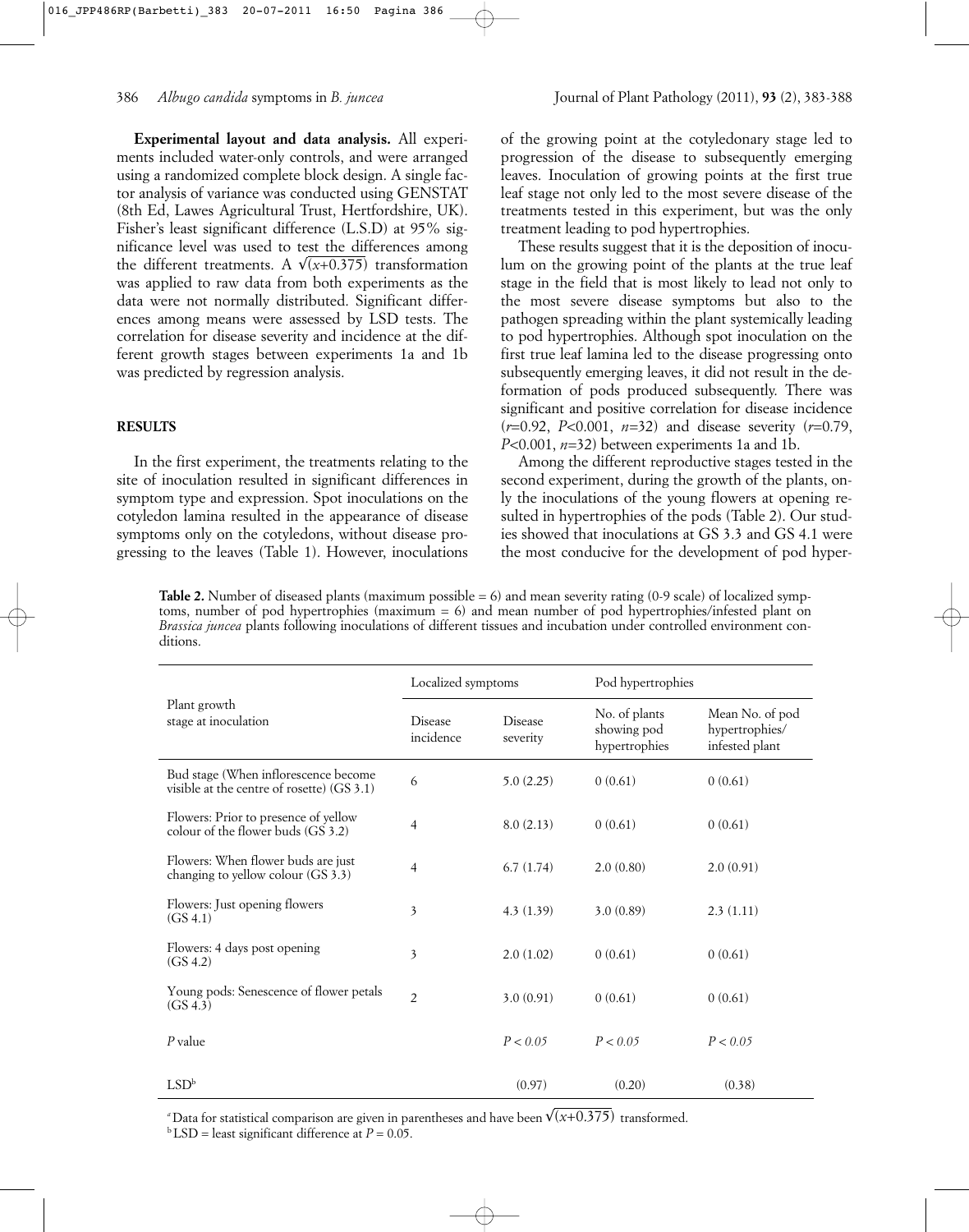trophies and that as the inflorescences aged beyond the just opening of flowers, the occurrence of pod hypertrophies ceased. There were significant differences in the severity of symptom expression among these six reproductive stages. Although the maximum disease incidence was recorded at GS 3.1 no pod hypertrophies were recorded on plants inoculated at this growth stage. While pod hypertrophies were recorded at GS 3.3 when flower buds are just changing to yellow colour, the mean number of pod hypertrophies/infested plant was not significantly different to treatments where no pod hypertrophies were recorded.

## **DISCUSSION**

The present study showed that between the different vegetative growth stages (GS 1.0 and GS 2.1) tested, it was the deposition of inoculum on the growing point of the plants inoculated at the true leaf stage (GS 2.1) that in the field should lead not only to the most severe disease symptoms but also to the pathogen spreading within the plant systemically and leading to subsequent pod hypertrophies. In contrast, an earlier study by Goyal *et al*. (1996) found that inoculation of the apical meristematic region at GS 1.0 and GS 2.1 led to formation of hypertrophied branches but not to development of hypertrophied pods. However, Goyal *et al*. (1996) did not test if there were any differences in symptom expression and/or disease progression resulting from inoculation of the cotyledon/leaf laminae compared with inoculation of the apical meristematic region.

Goyal *et al*. (1996) found that inoculation of green (differentiating) buds (GS 3.1) led to more severe deformation of pods than when inoculations were carried out at subsequent stages of flowering, as we confirmed in the present study. Furthermore, Goyal *et al*. (1996) did not undertake inoculations at GS 3.2 nor at 3.3. The present studies showed for the first time that GS 3.3 and GS 4.1 are in fact the most conducive growth stages for the development of pod hypertrophies and also that inoculation beyond the just opening of flowers phase did not result in pod hypertrophies. Goyal *et al*. (1996) and Bains (1991) also obtained a significantly lower frequency of inflorescence hypertrophy in plants inoculated at GSs 4.1 and 5.0 compared to the growth stages inoculated before GS 4.1. Goyal *et al*. (1996) suggested that a possible reason for this could be that most meristematic activity had ceased beyond the site of infection and that the metabolic activities leading to the cellular hypertrophy had been switched-off prior to infection. They also observed that inoculations at the very early stages (GSs 1.0 and 2.1), failed to cause any pod hypertrophies and suggested that this could be due to the inability of the pathogen to reach the meristematic tissues or the actively dividing parenchyma cells in time to be able to cause pod hypertrophies. The lack of a relationship between incidence or severity of disease on *B. juncea* leaves and the incidence of deformation of inflorescences observed by Li *et al*. (2007a, 2007b) and Goyal *et al*. (1996), is likely a consequence of inoculation/infection of the growing point not occurring at either the first true leaf stage (GS 2.1), nor when flower buds are just-changing to yellow (GS 3.3) nor when flowers are just opening (GS 4.1).

Our study showed that inoculations of the growing point at the first true leaf stage lead to systemic development of disease and that infection of flower buds either just as they change to yellow colour or when they are at the early opening phase leads to the development of pod hypertrophies. Infection at these specific growth stages is most likely to lead to the most severe disease and consequently the greatest yield losses. This has significant implications in relation to understanding the epidemiology of this disease and for its effective management. For fungicide applications (e.g. Barbetti, 1978, 1988a, 1988b) to be effective, they now need to be targeted to these critical stages of early plant development, and the associated plant sites, and also to flower buds changing colour and/or just opening, as these present the best opportunities for minimizing infections that lead to systemic infections. This new understanding of the disease systemic spread within the plant could now also be exploited to identify the resistance factors/mechanisms in *B. juncea* associated with reduced systemic spread of the pathogen. These mechanisms could then be subsequently further exploited in developing and deploying new cultivars with improved resistance against both leaf disease and pod hypertrophies.

#### **ACKNOWLEDGEMENTS**

We thank Dr. Hua Li for the experimental guidance, Dr. Guijun Yan for statistical advice, and the School of Plant Biology, University of Western Australia, for funding this research. We thank the Department of Agriculture and Food Western Australia for generously providing half the salary of Dr. Martin Barbetti while these studies were being undertaken. The first author is a recipient of an International Postgraduate Research Scholarship from the University of Western Australia.

#### **REFERENCES**

- Anonymous, 2007. Dune brings canola to low rainfall zones. *Canola News, March 2007*: 7-8.
- Anonymous, 2009. Juncea canola expands oilseeds into low rainfall zones. *Canola News, July 2009*: 3.
- Bains S.S., 1991. Results of inoculation of *Brassica juncea* flowers with *Albugo candida*. *Plant Disease Research* **6**: 101-102.